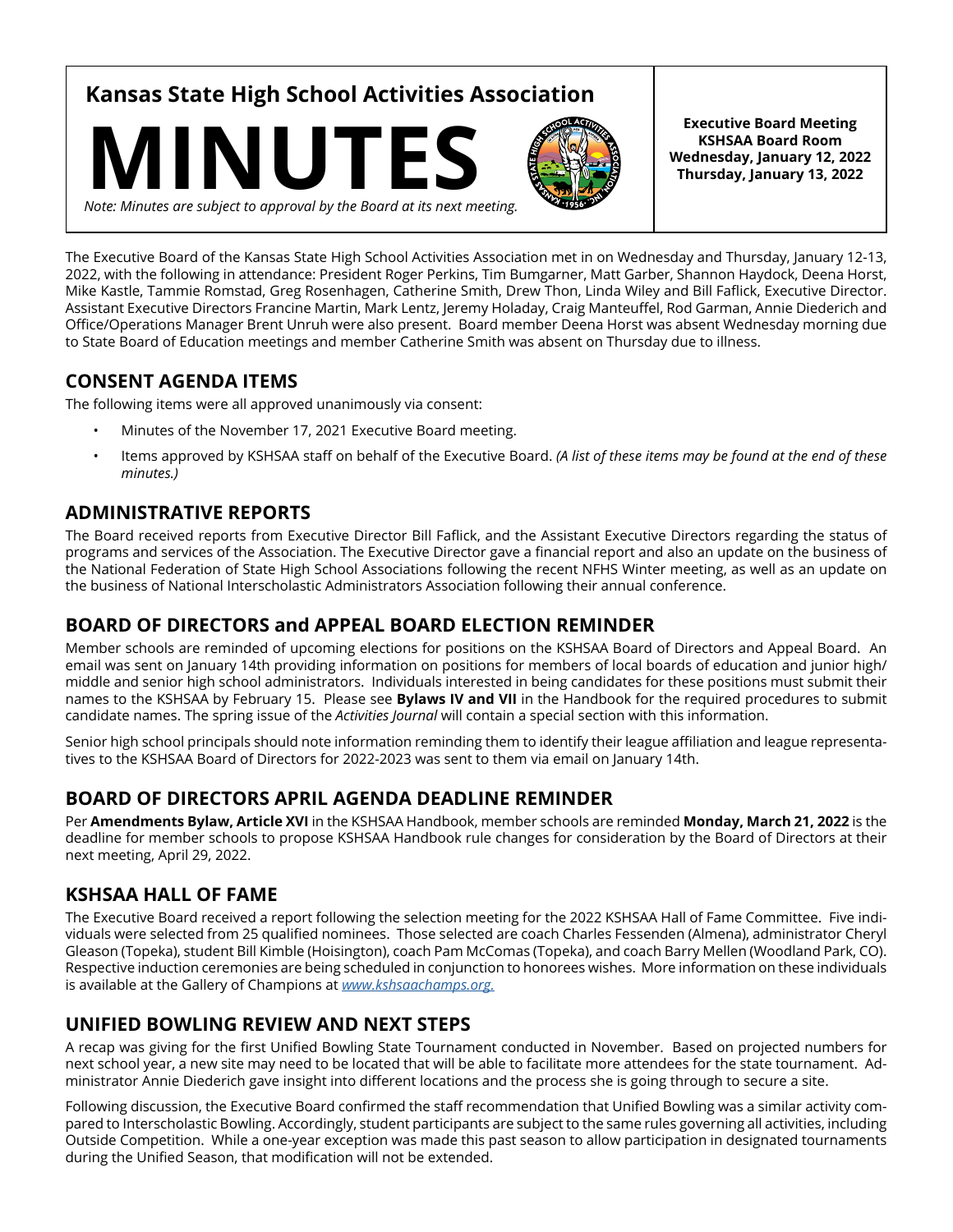## **ELIGIBILITY DETERMINATIONS**

As part of the November Executive Board meeting, a determination of transfer eligibility status was provided to a student returning to a school previously attended after a period of time at a basketball academy. The Board determined the appropriate application of Transfer Rule 18 was to follow **18-1-4, transfer from a non-member school**. Following this determination, the member school provided new, additional information which justified consideration of **18-1-13 – hardship**. Staff updated the Board with this new additional information and the determination to approve the hardship transfer in December.

A new eligibility determination request was brought to the Executive Board regarding the transfer eligibility status of a student who participates in debate. The student transferred schools and the original T-E/P, partial eligibility form did not list debate as one of the activities for the student. A T-E/H hardship form was then submitted almost a month later to allow for varsity level activities and debate was listed by the previous school. After denying the hardship request, it was found by KSHSAA staff the student had been participating as a varsity debate team member and had qualified for the state two-speaker debate tournament. Staff determined the student should not be eligible for varsity thereby disqualifying her and her partner from the state tournament. With the tournament to be held in less than a week, the student's family asked the Executive Board to overturn the previous determination and allow the student to be eligible for the state meet. Following discussion and a review of support material, the Board voted to support the decision by staff. The student remains eligible as a non-varsity participant in activities rostered in the previous 12 months prior to transfer, including debate, until the student completes the transfer period of one calendar year at the new school.

#### **NFHS NETWORK INCENTIVE PROGRAM**

The Executive Board received a briefing on the NFHS Network "Drive to 100" incentive program. The KSHSAA is participating in the program, which provides every Kansas school deciding to join the Network with the opportunity to receive two free Pixellot camera systems (one for gymnasium, one for stadium field), free installation, no maintenance costs, immediate revenue share with guarantees for each school participating of \$1000 annually for the first two-years in the Network. Currently, 166 schools are part of the Network. If the Association reaches 300 or more member schools, the Association will also receive an incentive bonus. If achieved, the board supports staff recommendation that the KSHSAA will use the bonus from the NFHS Network to award grants for member schools to enhance the student broadcast program through additional technology procurement and teaching/learning workshop participation. Information about the program and the incentives will be sent to member schools in the coming weeks.

## **FALL PRACTICE REQUIREMENTS**

Sports Medicine Committee liaison Brent Unruh and staff led a preliminary discussion regarding the varying practice requirements of fall sports prior to the first competition. Current Handbook requirements designed to address heat acclimatization differ between fall sports. Recommendations from the KSHSAA Sports Medicine Advisory committee were reviewed for fall activities which impact team and individual practice requirements. The Board reviewed options for policy updates relative to the minimum number of team and individual practices required for each fall activity, including those which may have Standardized Calendar impact. Following a review of possible changes and discussion, the Board asked staff to finalize language for action at the March Executive Board meeting with intent to send a proposal to the Board of Directors for their April meeting.

## **AGENDA ITEMS FOR BOARD OF DIRECTORS SPRING MEETING**

Executive Board members discussed the agenda for the next Board of Directors meeting. Two items were introduced by staff for addition to the agenda. Following discussion, the items were approved to be added to the April 29th Board of Directors meeting agenda:

**Amend Classification Rule 5** – Per ongoing public/private school championship discussion, rule revisions are suggested as per direction of the Executive Board at their November 2021 meeting. *NOTE: State of Kansas Identifying Statutes would need to be approved by both the State Board of Education and the State Legislature prior to implementation. Without these approvals, amendments to Rule 5 would not be permissible.* 

#### **State Of Kansas Identifying Statutes**

- **K.S.A. 2014 SUPP. 72-7114.** High school activities association; board of directors, executive board, appeal board; articles and bylaws; reports; classification system; executive director and personnel; application of open meetings law and open records law.
	- (a) Any association with a majority of the high schools of the state as members and the purpose of which association is the statewide regulation, supervision, promotion and development of any of the activities defined in K.S.A. 72-7117, and amendments thereto, and in which any public high school of this state may participate directly or indirectly shall:
		- (1) On or before September 1 of each year make a full report of its operation for the preceding calendar year to the state board of education. The report shall contain a complete and detailed financial statement under the certificate of a certified public accountant.
		- (2) File with the state board a copy of all reports and publications issued from time to time by such association.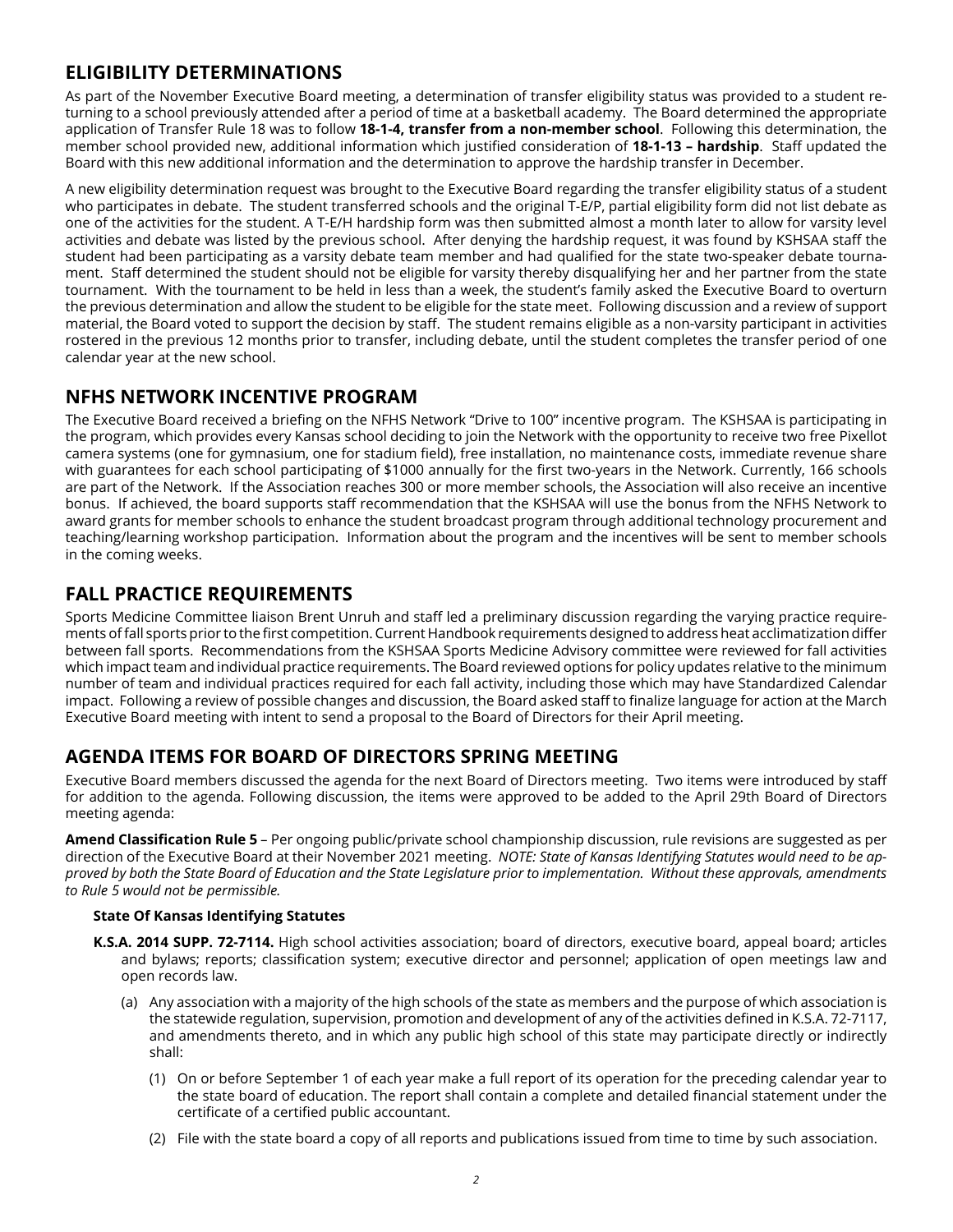- (3) Be governed by a board of directors which shall exercise the legislative authority of the association and shall establish policy for the association.
- (4) Submit to the state board of education, for its approval or disapproval prior to adoption, any amendments, additions, alterations or modifications of its articles of incorporation or bylaws. If any articles of incorporation, bylaws or any amendment, addition or alteration thereto is disapproved by the state board of education, the same shall not be adopted.
- (5) Establish a system for the classification of member high schools according to student attendance and other means.
- (6) Be subject to the provisions of the Kansas open meetings law.
- (7) Be subject to the provisions of the open records law.

#### **Rule 5 - Classification of Senior High Schools**

#### **Section 2: Senior High Regulations**

**Art. 5:** Private schools will be subject to an enrollment multiplier factor when determining classification numbers. Factors for determining the multiplier include school location, socio-economic status, and championship factor. To calculate the multiplier number, the following criteria will be applied:

Any private school that has won five or more state team championships in the most recent five school years will have a multiplier applied to their classification enrollment count. These select private schools will begin with a 1.0 multiplier. The following factors will be added to the multiplier for each select private school.

1. Championship Factor - cumulative state championships over the previous 5-year period (not activity specific, team activities only).

10+ championships: + 0.30

5-9 championships: + 0.15

NOTE: if a private school has won less than 5 championships in the previous five-year period, the multiplier remains 1.0.

2. Geographic Population Factor – public school attendance area in which the private school is located.

Within a 5A/6A community: + 0.30

Within a 3A/4A community: + 0.15

Within a 1A/2A community:  $+0$ 

NOTE: if a private school does not meet the Championship Factor, the Geographic Population Factor would not take effect.

3. Free/Reduced Lunch Population Factor

0-20% Free/Reduced students reported: + 0.15

>20% Free/Reduced students reported: + 0

NOTE: if a private school does not meet the Championship Factor, the Geographic Population Factor would not take effect.

**NOTE:** The multiplier impacts classification for all school activities and will be applied to both general and football classification numbers. Schools cannot move up more than one classification based upon the multiplier. The multiplier enrollment count will not force a school to move from 8-person to 11-person football or from 6-person to 8-person football. Geographic location is determined by the physical address of the private school. If Free/Reduced data is not collected and/or reported, it is assumed to be zero. There is no process for appeal to change a classification that has already been changed by the multiplier.

**Amend Transfer Rule 18-1-10:** Per Executive Board request at their November meeting.

**Art. 10:** TRANSFERRING BACK TO HOME SCHOOL—If a student has lived and attended school away from home, he or she shall be eligible for interschool activities upon returning home and attending the home school (the school the student previously attended, if there has been no change in family residence), provided the student meets all other general eligibility requirements (Process Form T-E). This is not applicable for students who return to their member school after attending a school/academy which provides a specific athletic/activity focus.

**NOTE:** Questionable cases must be submitted to the Executive Board.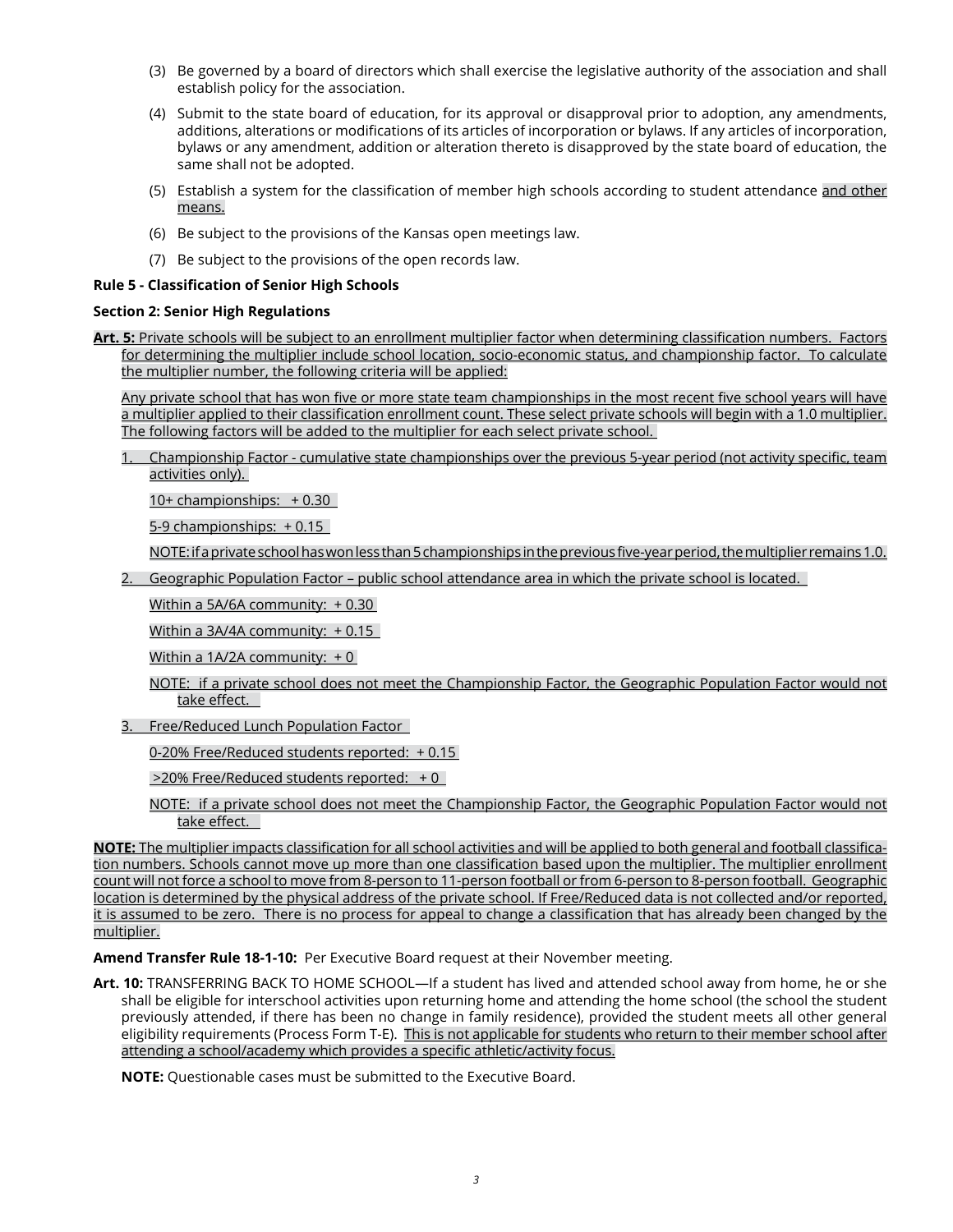## **GOLF ITEM TABLED FOR FURTHER DISCUSSION**

Based upon feedback following regional meetings and as initiated by the KIAAA, language to provide a one tournament exemption for golfers during the season was brought before the Executive Board for possible Handbook changes. Following discussion, the Executive Board determined manual changes need to be made to follow current protocol already in place. In addition, possible rule changes to **Outside Competition Rule 22** and to **Golf Rule 36** were tabled until the March meeting to allow staff time to further modify language.

## **COACHING SCHOOL**

The 2022 KSHSAA Coaching School is to be held in-person once again and is scheduled for August 1-2, 2022 at Stormont Vail Events Center. This year's keynote speaker will be native Kansan, basketball coach and former Kansas State University player Lon Kruger. New features for this fall are a two-day format instead of three and the inclusion of a golf tournament opportunity for coaches on Sunday, July 31 at the Firekeeper Golf Course outside of Mayetta.

## **END OF EVENT PROTOCOLS**

The Executive Board reviewed three separate "end of event" issues which staff addressed at the time those incidents occurred. Those include the following:

- 1. Class 6A Game Day Cheer Showcase Competition involved data entry errors of judges scores. One school was given credit for a score achieved by a different school which resulted in the incorrect order of finish in one classification. Upon identification of the clerical error, the KSHSAA and Varsity Spirit staff made corrections and worked with the schools involved to make restitutions. Further, the KSHSAA and Varsity Spirit have developed protocols to be implemented at future events intended to eliminate the possibility of future errors.
- 2. During a regular season football contest, an application of an overtime procedure following a turnover was incorrect. Officials incorrectly allowed an interception to be returned for a touchdown to count as a score when it should have been a dead ball. Staff worked to ensure officials and coaches were aware of the rule after the fact to eliminate future mistakes. A request was made by the superintendent of one of the schools involved to provide a policy for coaches/ administration to be provided an opportunity to appeal an official's end of game ruling. Following discussion, the Board voted to not adopt the policy.
- 3. During a regular season varsity basketball contest, a few players became sick during the first half. With a lopsided score and with the apparent limited number of players available, officials and coaches had a discussion at halftime and determined to use a running clock for the entire second half. This is contrary to adopted rules which require the determination to involve school administrators on-site and allows a running clock only for the fourth quarter. When KSHSAA staff were notified of the violation, staff determined it appropriate for the Executive Board to determine if this game result should be considered valid. Following discussion, the Board approved the final outcome of this game and both schools shall reflect the outcome as part of the season record. The Board also encouraged schools to use the pregame time out to communicate with officials regarding illness protocols as well as mitigation strategies in place for COVID-19.

#### **ATHLETIC DIRECTOR RULES MEETINGS**

Executive Director Bill Faflick requested the Executive Board consider a mandatory rule meeting for all member school athletic directors. This meeting would be completed at the beginning of the school year and would focus solely on **Rule 18 Transfer**. Following discussion, the Board requested staff provide details at their March meeting on what the meeting would possibly look like and how it would be held (in-person and/or virtual).

## **OFFICIATING FEES**

On an annual basis, the Association reviews officiating fees in a planned three-year rotation of all sports. KSHSAA staff provided the Executive Board with information on postseason officiating fees in the activities of volleyball, softball, baseball, and football. Staff provided the Board with an analysis of the fiscal impact if fees were to be increased. Following preliminary analysis, the Board referred this item to the agenda of their March meeting for final consideration.

#### **KIAAA CLASSIFICATION FORUM**

The Executive Board reviewed an opportunity to submit items to the KIAAA Classification Forum which is part of the annual KIAAA Conference each spring. The conference will be in Mulvane at the Kansas Star Event Center. Francine Martin continues to serve as the staff liaison to the KIAAA Board of Directors.

#### **SPORTSMANSHIP SUMMIT**

Staff brought forth to the Executive Board a request on to begin a statewide sportsmanship summit. Discussion was held on format and timing for an upcoming possible summit and previous KSHSAA summit experience. Support was given from Board members for the formation of one or more summits to be held during fall buffer week and asked for a finalized proposal to be presented at their March meeting.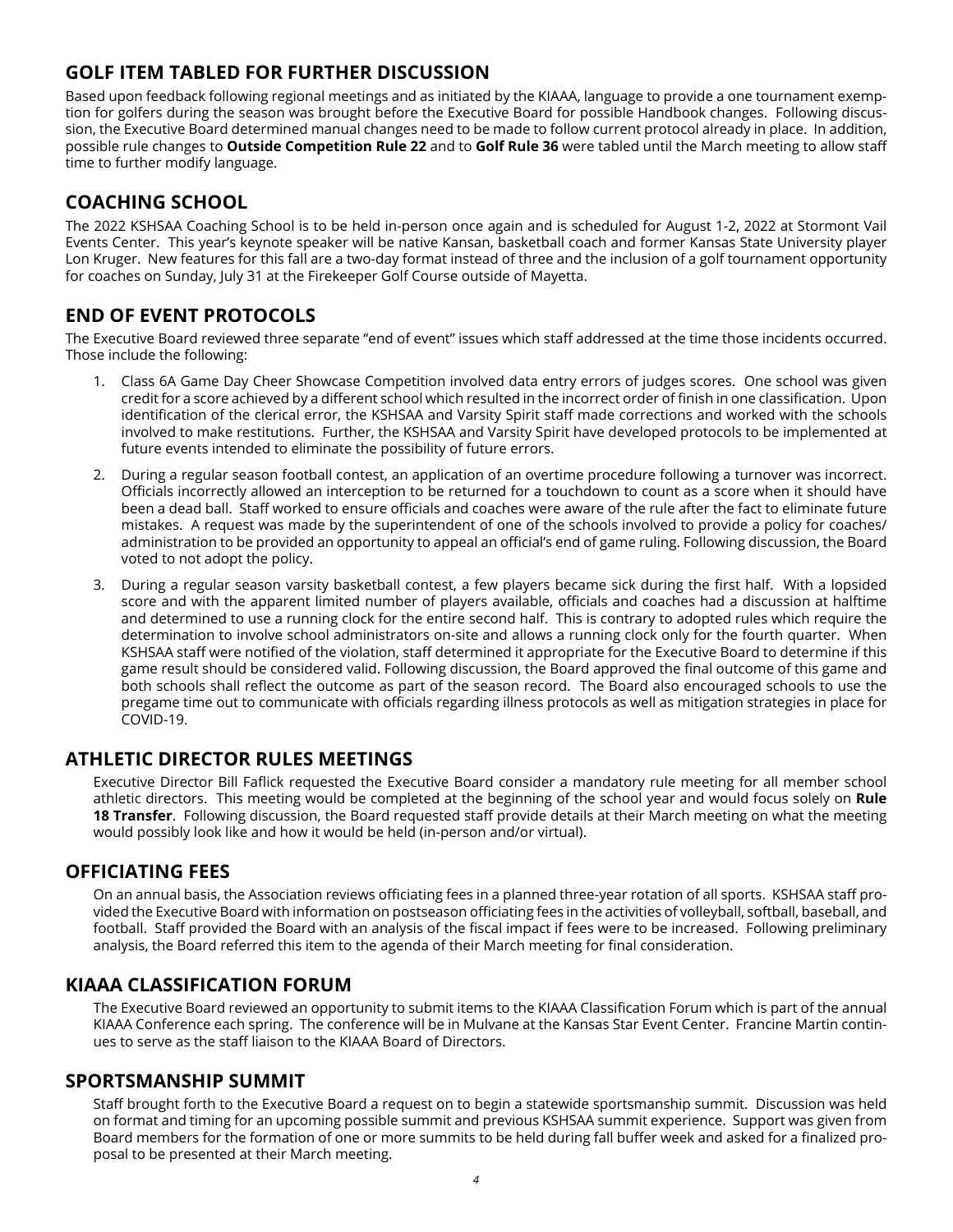## **GYMNASTICS UPDATE**

Staff provided an overview of the current status of Girls Gymnastics and the history of final years of Boys Gymnastics for the Executive Board. Previous protocol, as followed for boys gymnastics, provides for a team state championship competition until there are fewer than 8 teams. At that point, only individual event championships would be contested. Staff provided an update on projections for next year. Following discussion, the Executive Board gave support to the protocol moving forward for girls gymnastics.

### **KSHSAA COVERED TRUE BLUE SCHOLARSHIP PROGRAM**

Staff provided an overview of the new scholarship program application process. The applications will open in mid-January and close on March 1, 2022. Board members were asked to provide names of current and former educators who might be willing to be part of the pool of judges from their schools to forward to staff members.

## **DIVERSITY, EQUITY, AND INCLUSION**

Community leader Curtis Pitts joined the Executive Board on Thursday, January 13 to provide a brief overview of the training he provides regarding efforts to improve race relations within schools and communities. He focuses on opportunities to engage students and staff with strategies to positively impact school culture. Mr. Pitts presented a historical perspective of race relations in Kansas to the Board and discussed using the education platform of activities to help young people engage in their education. He also encouraged the Board to consider how the Association activity program can be used to foster support of continued improvement of school culture.

## **ADDITIONAL ITEMS FROM THE FLOOR**

Staff requested an update to the violation and non-violation categories for same sport participation during school season in accordance with *Rule 22 Outside Competition*. The request was made to add Drive/Chip/Putt contest to the non-violation list and to include the following as violations: mixed-team volleyball vs. volleyball, unified bowling vs. bowling, and futsal vs. soccer. Following discussion, the Board voted to approve the recommended changes.

## **EXECUTIVE SESSION**

The Executive Board entered Executive Session for the purpose of discussing issues related to non-elected personnel. Upon conclusion of Executive Session, the Board took the following action congruent to recommendation of the Executive Director:

#### **FRANCINE MARTIN ANNOUNCES RETIREMENT**

Assistant Executive Director Francine Martin announced her plans to retire July 1, 2023. Ms. Martin will complete her 19th year of service to the Association in 2022-23. Her educational career spans 38 years in service to Kansas schools as a classroom teacher, coach, school administrator and KSHSAA Assistant Executive Director. The Executive Board went on record thanking Ms. Martin for her exemplary work, dedication and service to the member schools of the KSHSAA as well as the youth of Kansas.

During the 2022-23 school year, her final year of service to the Association, Martin will transition into a new responsibility. Her focus will be to develop a new position which will support those serving as officials in all programs administered by the KSHSAA. As a long-standing priority of the KSHSAA, this work will include the systemic development impacting the breadth and depth of the officiating pool through recruitment and education. In addition, Martin will continue to foster the positive relationship between schools, officials and other stakeholders. Following the development of the official's education administrator position and transition, Martin will retire in June of 2023.

#### **NEW TECHNNOLOGY POSITION APPROVED**

The KSHSAA will improve service to member schools by adding one staff member whose work will support the development of technology and communications between member schools and the KSHSAA. This position will begin in June, 2022.

## **MODIFICATION OF MEETING SCHEDULE**

In response to a request from Executive Board members, the March Executive Board meeting was approved to move back one calendar week to new dates of March 22-23, 2022.

## **NEXT MEETING**

The next regularly scheduled meeting will be held as follows:

**Tuesday, March 22, 2022** 10 a.m. – 4:30 p.m.

**Wednesday, March 23, 2022**  8:30 a.m. – 3 p.m.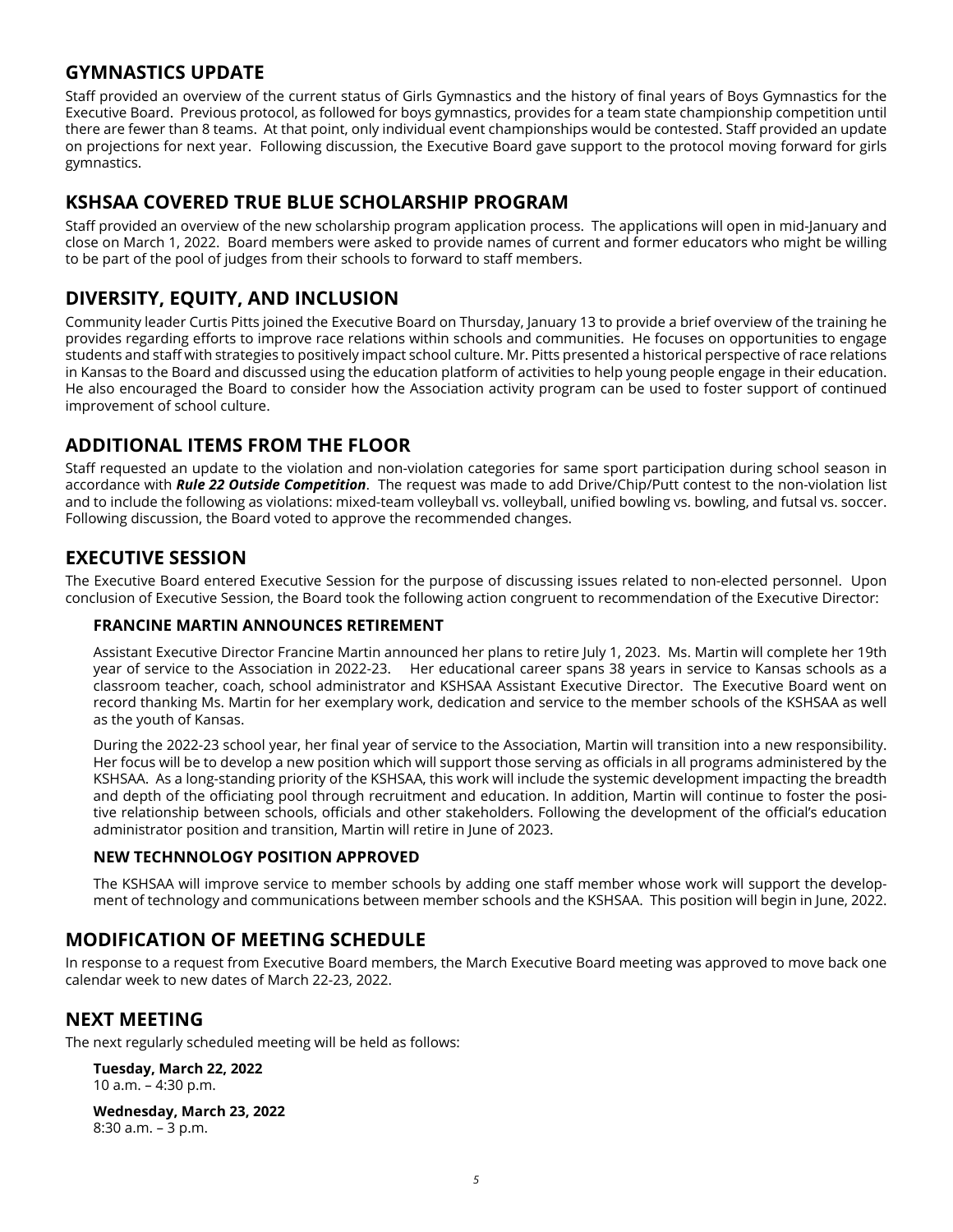#### **ADMINISTRATIVE RULE ITEMS**

*NOTE: In the following listing, middle/junior high schools are indicated in all capital letters.* 

#### **QUALIFICATIONS OF COACHES/DIRECTORS RULE 10**

#### *The following were approved under Rule 10-1-2 (Supervised)*

#### (1) Caysen Smith, Abilene HS

- Girls Wrestling, Boys Wrestling (2) Peyton Meink, Andover Central HS
- Girls Wrestling, Boys Wrestling (3) Janelle Bible, Belle Plaine HS
- Girls Basketball (4) Cole Osgood, Belle Plaine HS
- Boys Basketball
- (5) Marjaul Ferris, Chapman HS Girls Wrestling
- (6) Kylan Thomas, Chapman HS Boys Basketball
- (7) Cooper Ross, Clearwater HS Girls Wrestling, Boys Wrestling
- (8) Roy Hoffman, Coldwater-South Central HS Girls Golf, Boys Golf
- (9) Ali Viravong, De Soto HS
- Girls Wrestling, Boys Wrestling (10) Lane Moran, El Dorado HS
- Girls Wrestling, Boys Wrestling (11) Devin Onwugbufor, Ellis HS
- Girls Wrestling, Boys Wrestling (12) Riley Tubbs, Ellis HS
- Girls Wrestling, Boys Wrestling (13) Kolby Beitz, Eureka HS
- Girls Wrestling, Boys Wrestling (14) Jacob DeLaTorre, Fort Scott HS
- Girls Basketball, Boys Basketball (15) Colin Little, Garden Plain HS
- Boys Basketball (16) Christopher Boldt, Goessel HS
- Speech & Drama (17) Zach Easu, Goessel HS
- Boys Basketball
- (18) Sharleen Francis, Goessel HS Speech & Drama
- (19) Drew Burgoon, Hays-Thomas More Prep-Marian HS Girls Wrestling, Boys Wrestling
- (20) Conner Staab, Hays-Thomas More Prep-Marian HS Girls Wrestling, Boys Wrestling
- (21) Katalee Jennings, Hays-Thomas More Prep-Marian HS Girls Wrestling, Boys Wrestling
- (22) Lori Hawker, Healy HS Girls Basketball, Boys Basketball
- (23) Kierra Shewey, HILLSBORO MS Girls Basketball, Boys Basketball
- (24) Cory Wagner, HOISINGTON MS Boys Basketball
- (25) Brock Gifford, Holcomb HS Baseball
- (26) Aaron Miller, Holcomb HS Boys Basketball
- (27) Michael Lovvorn, Holton HS Girls Wrestling
- (28) Kolby Roush, Holton HS Girls Wrestling, Boys Wrestling
- (29) Stephanie Nicol, HOLTON MS Boys Basketball
- (30) Mason Chaney, HOLTON MS Boys Basketball
- (31) Clint Colberg, HOLTON MS Boys Basketball
- (32) Katelynn Sanger, Hutchinson-Trinity Catholic HS Girls Basketball
- (33) Justin Powell, Hutchinson-Trinity Catholic HS Boys Basketball
- (34) Logan Taylor, Independence HS Girls Wrestling, Boys Wrestling
- (35) Jamon Hawley, Independence HS Boys Basketball
- (36) Greg Howard, Ingalls HS Boys Basketball
- (37) Brett Froese, Inman HS Boys Basketball
- (38) Zane Thornton, Junction City HS Girls Wrestling, Boys Wrestling
- (39) Zehlin Storr, Junction City HS Girls Wrestling, Boys Wrestling
- (40) Tate Steele, Junction City HS Girls Wrestling, Boys Wrestling
- (41) Heather Goodson, Junction City HS Girls Wrestling, Boys Wrestling
- (42) Holland Craise, Kansas City-Bishop Ward HS Girls Basketball
- (43) Bruce Brooks, KANSAS CITY-CARL B. BRUCE MS Boys Basketball
- (44) Daniel Freeman, Kansas City-FL Schlagle HS Baseball
- (45) Derek Watkins, Kansas City-FL Schlagle HS Baseball
- (46) Anthony Williams, Kansas City-Wyandotte HS Girls Basketball, Boys Basketball
- (47) Michelle Rios, Kansas City-Wyandotte HS Cheerleader
- (48) Marcus Johnson, Kansas City-Wyandotte HS Girls Basketball, Boys Basketball
- (49) Irv Meyers, LAKIN MS Boys Basketball
- (50) Anthony Bonner, LAWRENCE-SOUTHWEST MS Boys Basketball
- (51) Sam Davis, Leavenworth HS Boys Basketball
- (52) Eric Nitsch, Lincoln HS Girls Basketball
- (53) Ryan Spear, Lincoln HS Boys Basketball
- (54) Leann Troutt, Lost Springs-Centre HS Girls Basketball
- (55) Chris Greene, Maize HS Bowling
- (56) Devin Gomez, Maize HS Girls Wrestling, Boys Wrestling
- (57) Jonathan Hoard, Manhattan HS Boys Basketball
- (58) Jonathan Hoard, Manhattan HS Boys Basketball
- (59) Cole McClure, Manhattan HS Boys Swim/Dive
- (60) Scott Roberts, Manhattan HS Boys Basketball
- (61) Gunnar Reiss, McPherson HS Baseball
- (62) Nicolas Hayes, Nickerson HS Girls Wrestling, Boys Wrestling
- (63) Matthew Hurley, Nickerson HS Girls Wrestling, Boys Wrestling
- (64) Bryanna Castillo-Moncada, Nickerson HS Girls Wrestling, Boys Wrestling
- (65) De'Khyale McFarland, Olathe East HS Girls Wrestling, Boys Wrestling
- (66) Kelvys Gonzalez, Olathe East HS
- Girls Wrestling, Boys Wrestling (67) Kaleb Brooks, Olathe North HS
- Boys Wrestling (68) Scott Dunwiddle, Olathe North HS
- Bowling (69) Chayla Cheadle, Olathe North HS
- Girls Basketball
- (70) Lexy Watts, Olathe North HS Girls Basketball
- (71) Ross Whitmore, Olathe North HS Boys Wrestling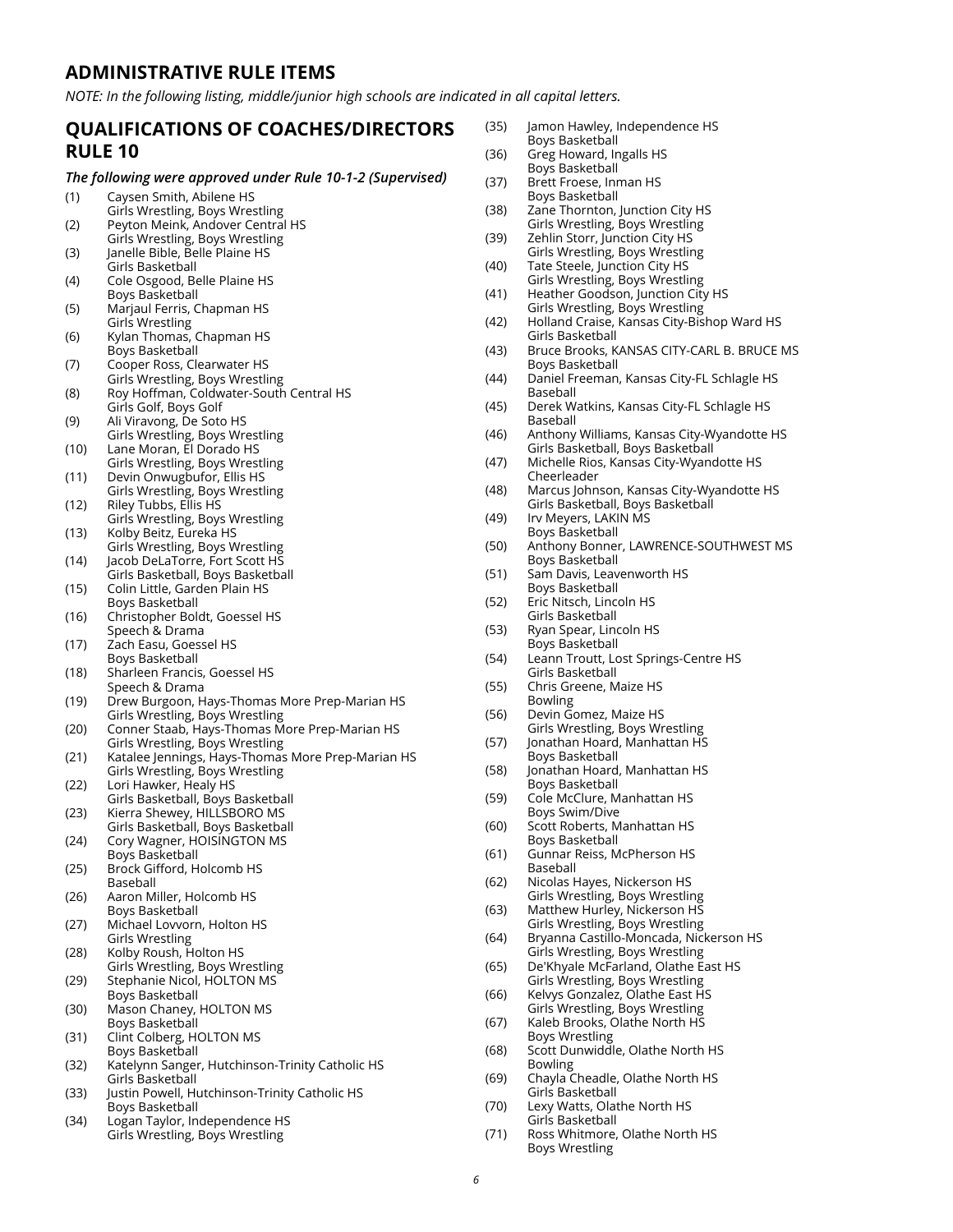- (72) Dennis Strickland, Olathe North HS Boys Swim/Dive
- (73) Jonathan Edmondson, Olathe-Heritage Christian Academy Baseball
- (74) Bailey Edmondson, Olathe-Heritage Christian Academy Girls Basketball
- (75) Cole Evans, Olathe-Heritage Christian Academy Baseball
- (76) Devon Swartz, Osawatomie HS Girls Swim/Dive, Boys Swim/Dive
- (77) Aaron Geist, Osborne HS Girls Wrestling, Boys Wrestling
- (78) Cole Taylor, OSBORNE JH Girls Basketball
- (79) Lindsey Newell, Oskaloosa HS Girls Basketball
- (80) Deron Toliver, Overland Park-Blue Valley Southwest HS Boys Basketball
- (81) Roman Pearson, Overland Park-Blue Valley Southwest HS Boys Basketball, Softball
- (82) Oscar Garcia, Overland Park-St. Thomas Aquinas HS Scholars Bowl
- (83) Isaac Dulgarian, Overland Park-St. Thomas Aquinas HS Boys Wrestling
- (84) Jeff Cunningham, Overland Park-St. Thomas Aquinas HS Boys Wrestling
- (85) Dylan Gowin, Overland Park-St. Thomas Aquinas HS Boys Wrestling
- (86) Sam Paradise, Overland Park-St. Thomas Aquinas HS Girls Basketball
- (87) Damon Brooks, Overland Park-St. Thomas Aquinas HS Boys Basketball
- (88) Catherine Boone, Overland Park-St. Thomas Aquinas HS Vocal Music
- (89) Kyle Habben, Overland Park-St. Thomas Aquinas HS Boys Wrestling
- (90) Micah Miller, Paola HS Girls Wrestling, Boys Wrestling
- (91) Kyle Beebe, Parsons HS
- Boys Wrestling (92) Helen Marshall, Parsons HS
- Girls Swim/Dive, Boys Swim/Dive
- (93) Todd Orton, PAXICO-WABAUNSEE JH Boys Basketball
- (94) Jamie Hatton, Peabody-Burns HS Girls Basketball
- (95) Austin Reynolds, PEABODY-BURNS JH Boys Basketball
- (96) Elizabeth Britton, Pratt HS Speech & Drama, Debate
- (97) Donovan Milliken, Richmond-Central Heights HS Girls Wrestling, Boys Wrestling
- (98) Mike Waggoner, Riley County HS Girls Wrestling, Boys Wrestling
- (99) Marion Miller, Salina-Central HS Girls Basketball, Boys Basketball
- (100) Carson Denney, Shawnee Mission North HS Boys Basketball
- (101) Bernarette Wagner, Shawnee Mission North HS Boys Swim/Dive
- (102) Jacob Kraft, Shawnee Mission North HS Girls Basketball
- (103) Dustin Wreneke, Shawnee Mission North HS Girls Basketball, Boys Basketball
- (104) Joshua Pederson, Shawnee Mission South HS Boys Basketball
- (105) Rebecca Becker, Shawnee Mission South HS Girls Basketball
- (106) Jessica Marsh, Shawnee Mission South HS Boys Swim/Dive
- (107) Drew Perez, Shawnee Mission-Bishop Miege HS Girls Wrestling, Boys Wrestling
- (108) Quinn Tanner, Shawnee Mission-Bishop Miege HS Boys Basketball
- (109) Clara Taylor, Shawnee Mission-Bishop Miege HS Girls Swim/Dive, Boys Swim/Dive
- (110) Andy Fonesca, Shawnee Mission-Bishop Miege HS Bowling
- (111) Brock Hess, Shawnee Mission-Bishop Miege HS Girls Basketball
- (112) Delano Sheffeld, Shawnee Mission-Bishop Miege HS Girls Wrestling, Boys Wrestling
- (113) Rich Wikera, Shawnee Mission-Bishop Miege HS Girls Wrestling, Boys Wrestling
- (114) Tyler Weeks, Shawnee Mission-Bishop Miege HS Boys Basketball
- (115) Sean Ryan, Shawnee Mission-Bishop Miege HS Girls Wrestling, Boys Wrestling
- (116) Jeanette Giangrosso, Shawnee Mission-Bishop Miege HS Girls Swim/Dive, Boys Swim/Dive
- (117) Scott Christian, Shawnee Mission-Bishop Miege HS Girls Wrestling, Boys Wrestling
- (118) Scott Heller, Solomon HS Bowling
- (119) Noah Nemer, Spring Hill HS Girls Wrestling, Boys Wrestling
- (120) Matthew Campbell, Spring Hill HS
- Girls Wrestling, Boys Wrestling (121) Korbin Riedel, Tonganoxie HS
- Girls Wrestling, Boys Wrestling (122) Jonny Trowbridge, Tonganoxie HS Girls Wrestling, Boys Wrestling
- (123) T'Salla James, Topeka HS
- Dance Team (124) Sean Miller, Topeka HS
- Baseball (125) Chelsie Sowers, Topeka HS Softball
- (126) Idalys Hernandez, Topeka West HS Girls Soccer
- (127) Jordan Young, Topeka-Highland Park HS Boys Basketball
- (128) Clarence Tyson, Topeka-Highland Park HS Boys Basketball
- (129) Carol Smith, Topeka-Highland Park HS Girls Basketball
- (130) Bowan Murray, Topeka-Washburn Rural HS Girls Wrestling
- (131) Michael Turkali, Valley Center HS Girls Wrestling, Boys Wrestling
- (132) Ben Anderson, Valley Center HS Girls Basketball
- (133) Irene Kiefer, Wetmore HS Girls Basketball
- (134) Kristina Rice, Wetmore HS Girls Basketball
- (135) Horacio Martinez, Whitewater-Remington HS Girls Wrestling, Boys Wrestling
- (136) Garett Haskins, Wichita-East HS Girls Wrestling, Boys Wrestling
- (137) Jain Williams, Wichita-Haysville Campus HS Boys Basketball
- (138) Jalon Britton, Wichita-Kapaun Mt. Carmel HS Girls Basketball, Boys Basketball
- (139) Casey Besco, Wichita-Kapaun Mt. Carmel HS Girls Wrestling, Boys Wrestling
- (140) Shacora Logwood, Wichita-Trinity Academy Girls Basketball

#### *The following were approved under Rule 10-1-2 (Unsupervised)*

- (1) Curtis Rein, Abilene HS
- Girls Wrestling, Boys Wrestling
- (2) Kara Horton, Allen-Northern Heights HS Girls Basketball, Boys Basketball
- (3) Trent Cox, Andale HS
- Girls Wrestling, Boys Wrestling (4) Thomas Bland, Andover Central HS
- Boys Basketball (5) Mitch Arnold, Andover Central HS
- Girls Wrestling, Boys Wrestling (6) James Farris, Colby HS
- Girls Basketball, Boys Basketball (7) Terrence Moore, DERBY NORTH MS
- Boys Basketball
- (8) Anna Davidson, DEXTER JH Girls Basketball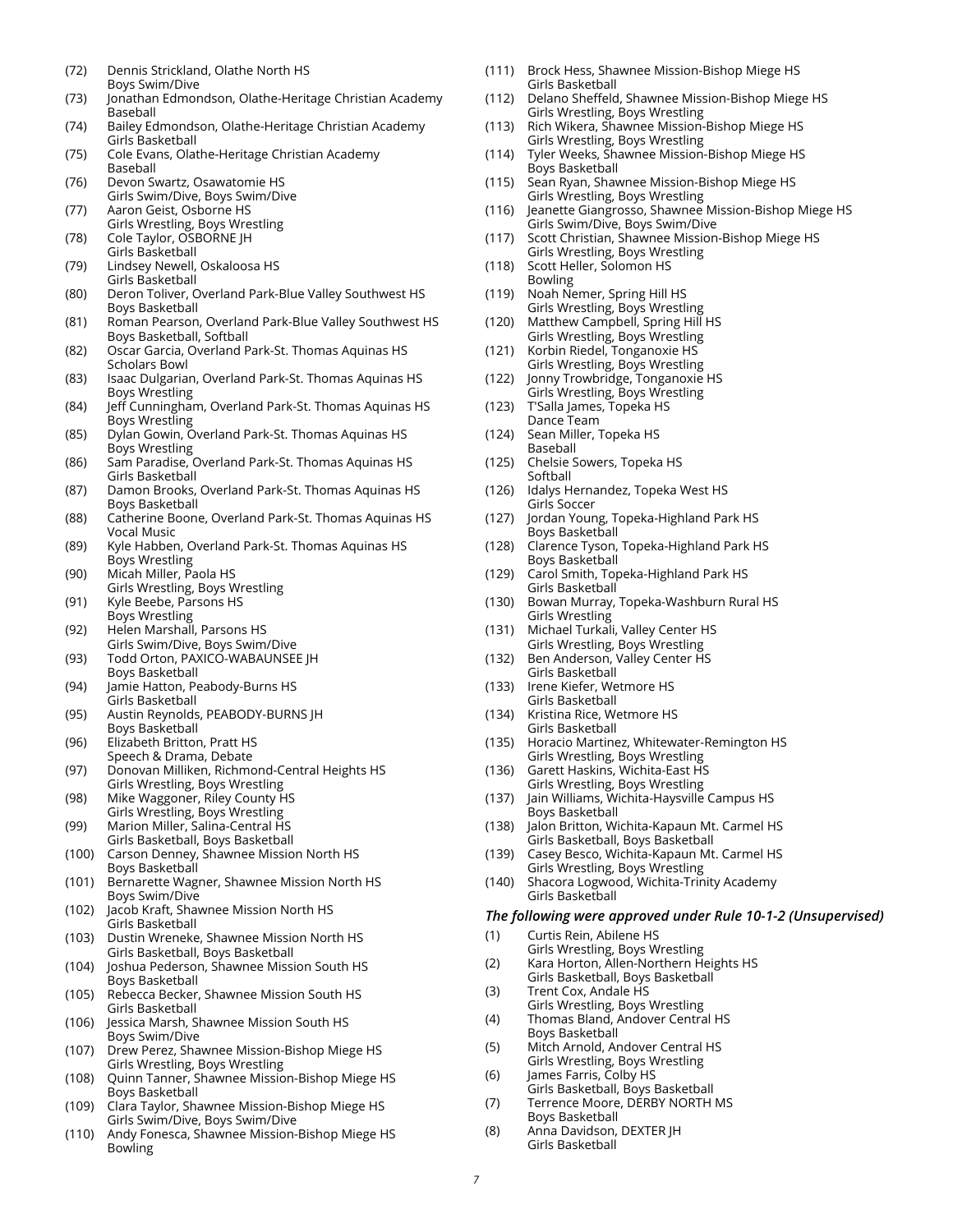- (9) Rob Vinson, El Dorado HS Girls Wrestling, Boys Wrestling
- (10) Joe Hertel, Ellis HS Girls Basketball, Boys Basketball
- (11) Casey McCoy, Ellis HS **Softball** (12) Jace Morgenstern, Hoisington HS
- Girls Wrestling, Boys Wrestling (13) Christopher Ball, Hoisington HS
- Girls Wrestling, Boys Wrestling (14) Bryan Miller, Hutchinson HS
- Boys Basketball
- (15) Sean Goodwin, Hutchinson HS Boys Basketball
- (16) Jim Blaes, Independence HS Boys Basketball
- (17) Dillon Charland, Junction City HS Girls Wrestling, Boys Wrestling
- (18) Mike Goodwin, Junction City HS Girls Wrestling, Boys Wrestling
- (19) Fernando Chavez, LAKIN MS Boys Basketball
- (20) John Warner, Lansing HS Girls Basketball
- (21) Oliver Hester, Lansing HS Softball
- (22) Johnny Sweet, Leavenworth HS Girls Basketball, Boys Basketball
- (23) Jason Randall, Leavenworth HS Football 11-Player
- (24) Rachelle Roberts, MANHATTAN-DWIGHT D. EISENHOWER MS Girls Basketball
- (25) Alan Kreutzer, Nickerson HS Girls Wrestling, Boys Wrestling
- (26) Jennifer Gilman, Olathe East HS Softball
- (27) Preston Johnson, Olathe East HS Girls Basketball
- (28) Alonzo Williams, Olathe North HS Girls Basketball
- (29) Michael Bickley, Olathe-Heritage Christian Academy Boys Golf
- (30) Lance Smith, Oswego HS
- Girls Basketball, Girls Track & Field, Boys Track & Field (31) Matt Vail, Oswego HS
- Softball (32) Caitlin Modesett, Overland Park-Blue Valley Northwest HS Girls Basketball
- (33) Andy Hopper, Parsons HS Boys Basketball
- (34) Steve Wells, RIVERTON MS Girls Basketball, Boys Basketball
- (35) Anna Ivey, Salina-Sacred Heart HS Girls Basketball
- (36) Jordan Metz, Topeka-Washburn Rural HS Boys Swim/Dive
- (37) Michaela Schrader, Towanda-Circle HS Girls Wrestling, Boys Wrestling
- (38) Amanda Tarbet, Ulysses HS Girls Wrestling, Softball
- (39) Jaime Guzman, Ulysses HS Girls Wrestling, Boys Wrestling
- (40) Jason Rodriguez, Ulysses HS Boys Basketball
- (41) Matthew McComb, Wellington HS Girls Wrestling, Boys Wrestling
- (42) Adrian Tartler, Wichita-East HS
- Girls Swim/Dive, Boys Swim/Dive (43) Tucker Trevett, Wichita-Trinity Academy Girls Wrestling, Boys Wrestling

## **SEMESTER REQUIREMENTS RULE 16 (Hardship)**

#### *The following were ruled (Eligible) for the activities listed under Rule 16-1-4*

(1) Greg Davis, Wichita-Southeast HS

# **AGE REQUIREMENTS RULE 17 (Hardship)**

*The following were ruled (Eligible) for the activities listed under Rule 17-1-1*

(1) Coyt Hermesch, Eureka HS Boys Basketball

### **TRANSFER RULE 18 (Transfer from Non-Member School)**

*The following were ruled (Eligible) for the activities listed under Rule 18-1-4*

- (1) Ella Eck, Andale HS Formerly attended Wichita-Life Prep Academy (2) Numaan Irshad, Atchison-Maur Hill-Mount Academy
- Formerly attended Saudi Arabia
- (3) Arthur Ndhlovu, Atchison-Maur Hill-Mount Academy Formerly attended Zambia
- (4) Lehi Livingston, Gardner Edgerton HS Formerly attended Lawrence Virtual School

## **TRANSFER RULE 18 (Possible Limited Eligibility)**

#### *The following were ruled (Eligible) for the activities listed under Rule 18-1-6*

(1) Trayton Hartwich, Alma-Wabaunsee HS Formerly attended Wamego HS Varsity: Boys Basketball, Baseball (2) Gabriel Rudd, Almena-Northern Valley HS Formerly attended Logan HS Varsity: Football 6-Player, Debate Non-Varsity: Boys Basketball, Boys Track & Field (3) Aurella Carter, Chase HS Formerly attended Salina-Central HS Varsity: Girls Basketball, Girls Track & Field (4) Isaac Fall, Chase HS Formerly attended Lyons HS Varsity: Boys Basketball Non-Varsity: Boys Track & Field (5) Yoselin Chairez, Deerfield HS Formerly attended Garden City HS Varsity: Girls Basketball, Girls Track & Field (6) Juvay Chairez, DEERFIELD MS Formerly attended GARDEN CITY-HORACE J. GOOD MS Varsity: Boys Basketball, Boys Track & Field (7) Diego Portenier, Dodge City HS Formerly attended Cimarron HS Varsity: Boys Swim/Dive (8) Benjamin Hernandez, Eskridge-Mission Valley HS Formerly attended Wamego HS Varsity: Baseball, Boys Track & Field Non-Varsity: Football 11-Player, Boys Basketball (9) Miriam Towns, Hays-Thomas More Prep-Marian HS Formerly attended Palco HS Varsity: Girls Track & Field Non-Varsity: Girls Basketball (10) Adalynn MacArthur, Hutchinson-Central Christian HS Formerly attended Haven HS Non-Varsity: Girls Basketball, Girls Track & Field (11) Kennedie Miller, Leavenworth HS Formerly attended Lansing HS Non-Varsity: Girls Wrestling, Vocal Music, Debate (12) Isabella DeZeeuw, Lenexa-St. James Academy Formerly attended MO - Kansas City-St Teresa's Academy Varsity: Softball (13) Coryn Jespersen, Lenexa-St. James Academy Formerly attended Olathe - Northwest HS Varsity: Girls Soccer Non-Varsity: Girls Basketball (14) Brooke Davidson, McPherson-Elyria Christian HS Formerly attended Valley Center HS Varsity: Girls Track & Field, Girls Basketball, Instrumental

Music

Non-Varsity: Volleyball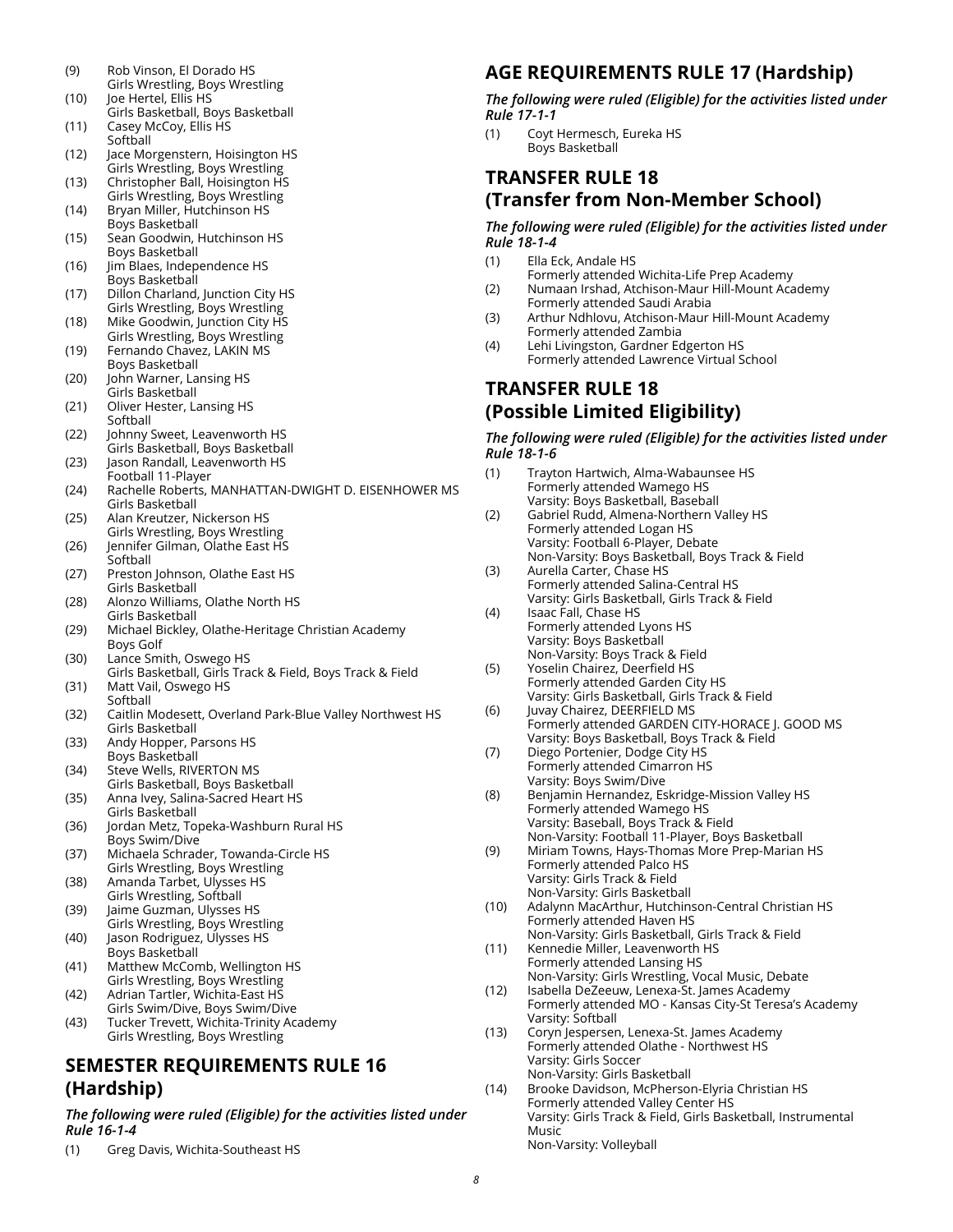- (15) Dreden Ellis, Moran-Marmaton Valley HS Formerly attended Iola HS Varsity: Boys Basketball, Baseball, Boys Track & Field, Football 8-Player
- (16) Allyson Wheeler, Olathe-Heritage Christian Academy Formerly attended De Soto HS Varsity: Cheerleader
- Non-Varsity: Girls Cross Country, Girls Track & Field (17) Kenny Meyer, Osawatomie HS
- Formerly attended Paola HS Non-Varsity: Boys Basketball, Baseball (18) Kolby Matson, OSWEGO JH
- Formerly attended COLUMBUS-CENTRAL MS Varsity: Boys Track & Field Non-Varsity: Boys Basketball
- (19) Jacobi Antonio, Overland Park-Blue Valley North HS Formerly attended Overland Park-St Thomas Aquinas HS Non-Varsity: Boys Basketball
- (20) Ashton Lee, Overland Park-Blue Valley North HS Formerly attended MO - Kansas City-Rockhurst HS Varsity: Boys Basketball
- (21) Bella Lyons, Overland Park-Blue Valley West HS Formerly attended MO - Kansas City-Barstow School Varsity: Girls Wrestling Non-Varsity: Girls Soccer
- (22) Kendall Lyons, Parsons HS Formerly attended AZ - Chandler HS Varsity: Girls Basketball, Softball, Girls Track & Field
- (23) Nathan Brown, Pittsburg HS Formerly attended Pittsburg-St Marys Colgan HS Non-Varsity: Boys Basketball, Boys Track & Field
- (24) Caydance Eastman, Pomona-West Franklin HS Formerly attended Burlingame HS Non-Varsity: Softball, Girls Wrestling
- (25) Ryan Henderson, Salina-Central HS Formerly attended Gypsum-Southeast of Saline HS Non-Varsity: Boys Wrestling
- (26) Saniya Triplett, Salina-Central HS Formerly attended Topeka West HS Non-Varsity: Girls Basketball
- (27) Morgan Williams, Sedgwick HS Formerly attended Valley Center HS Varsity: Softball
- (28) Andrew Banash, Shawnee Mission South HS Formerly attended Overland Park-St Thomas Aquinas HS Non-Varsity: Boys Swim/Dive
- (29) Mia Gomez, Shawnee Mission West HS Formerly attended Kansas City-Washington HS Non-Varsity: Girls Basketball, Softball, Volleyball
- (30) Josephine Gonzalez, Topeka-Washburn Rural HS Formerly attended Topeka-Hayden HS Varsity: Girls Wrestling
- (31) Austin McIntosh, Topeka-Washburn Rural HS Formerly attended Topeka West HS Varsity: Instrumental Music Non-Varsity: Bowling
- (32) Alexis Moore, Towanda-Circle HS Formerly attended Wichita-Haysville Campus HS Varsity: Girls Wrestling, Girls Track & Field
- (33) Elena Bowling, Whitewater-Remington HS Formerly attended Wichita-Bishop Carroll HS Varsity: Volleyball, Girls Basketball, Softball
- (34) Sai Sativik Kolla, Wichita Collegiate HS Formerly attended Wichita-The Independent HS
- Non-Varsity: Scholars Bowl (35) Alese Mitchell, Wichita-Northwest HS Formerly attended Wichita-South HS Varsity: Girls Basketball
- (36) Silas Kriwiel, Wichita-Northwest HS Formerly attended Wichita-Trinity Academy Non-Varsity: Boys Basketball, Football 11-Player
- (37) Chris Limon-Gueuara, Wichita-Northwest HS Formerly attended Wichita-South HS Varsity: Boys Wrestling
- (38) Gavyn Phillips, Wichita-West HS Formerly attended Wichita-Haysville Campus HS Non-Varsity: Boys Basketball

## **TRANSFER RULE 18 (Foreign Exchange Students)**

#### *The following were ruled (Eligible) for the activities listed under Rule 18-1-12*

- (1) Leon Grzesik, Andover Central HS Greenheart Exchange
- (2) Melany Chacha Arpi, Baldwin HS **CETUSA**
- (3) Simone Cardile, Colby HS ICES
- (4) Alicia Smilla, Frankfort HS STS Foundation
- (5) Radek Ruzicka, Garden City HS ICES
- (6) Laure Beduneau, Hoyt-Royal Valley HS ICES
- (7) Sofia Bigucci, Independence HS CIEE
- (8) Marco Moreno, Lawrence-Bishop Seabury Academy Pan Atlantic Foundation
- (9) Toshi Yamada, Manhattan HS AFS-USA
- (10) Johanna Staaf-Nilsson, McPherson HS
- **CETUSA** (11) Dominik Kupiec, Newton HS
- Greenheart Exchange (12) Pablo Garcia, Newton HS ERDT
- (13) Sara Taticchi, Newton HS **FRDT**
- (14) Daniel Perilli, Newton HS Greenheart Exchange
- (15) Marta Buscemi, Newton HS ISE
- (16) Paul Wietschel, Newton HS ERDT
- (17) Amelie Daniel, Newton HS AFS-USA
- (18) Giulia Viliani, Newton HS Greenheart Exchange
- (19) Amiya Ramaroson, Pomona-West Franklin HS Greenheart Exchange
- (20) Sara Heimo, Sabetha HS STS Foundation
- (21) Alejandra Lobera Arenal, Sedgwick HS **ERDT**
- (22) Julian Wings, Shawnee Mission West HS CIEE
- (23) Max Gross, Topeka West HS CIEE
- (24) Yosuke Murota, Topeka-Seaman HS ASSE
- (25) Lotta Schmickler, Wichita-Haysville Campus HS ERDT

## **TRANSFER RULE 18 (Hardship)**

#### *The following were ruled (Eligible) for the activities listed under Rule 18-1-13*

- (1) Lukka Barajas, ABILENE MS Formerly attended IA - GILMAN-EAST MARSHALL MS
- (2) Gabriel Rudd, Almena-Northern Valley HS Formerly attended Logan HS
- (3) Alexander Hernandez, Brewster HS Formerly attended Sylvan-Lucas Unified HS
- (4) Nicolas Strunk-Vallejo, BUCKLIN ELEMENTARY SCHOOL Formerly attended WICHITA-LIFE PREP ACADEMY
- (5) Khloe White, Burden-Central HS
- Formerly attended Howard-West Elk HS (6) Waylon Kirby, Burlingame HS
- Formerly attended Topeka-Highland Park HS (7) Benjamin Close, Burrton HS
- Formerly attended Elbing-Berean Academy (8) Cheyenne Davis, Chanute HS
- Formerly attended Spring Hill HS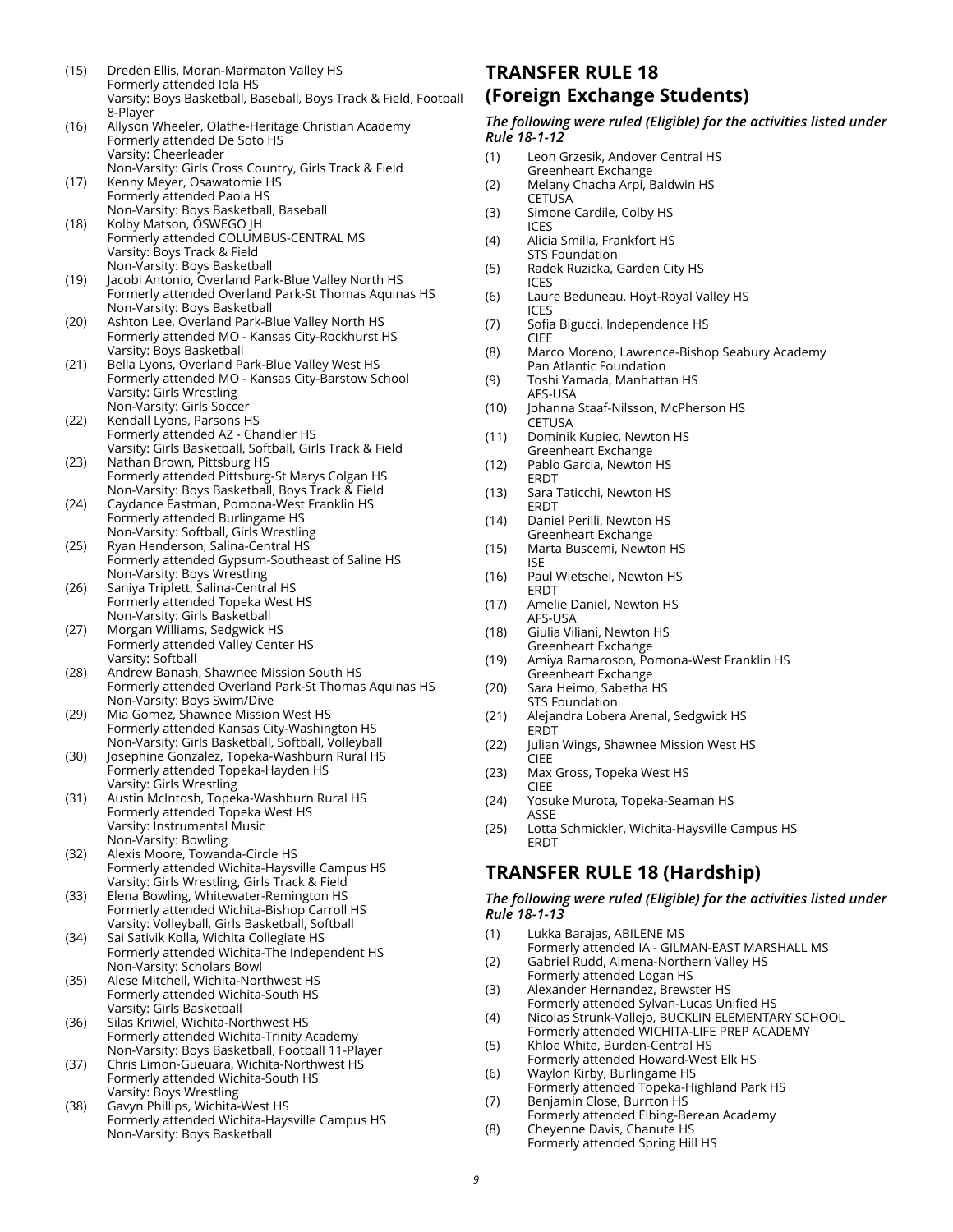- (9) Elizeia Knapp-Blehm, Claflin-Central Plains HS Formerly attended Wichita-Southeast HS
- (10) Hanna Hause, Clay Center Community HS Formerly attended Brewster HS
- (11) Katlynn Abbott, Eureka HS Formerly attended Pittsburg HS
- (12) Rickey Lofler III, Fredonia HS Formerly attended Coffeyville-Field Kindley HS (13) Dustyn Epp, Great Bend HS
- Formerly attended Stafford HS (14) Brooklyn Denton, HIGHLAND-DONIPHAN WEST JH
- Formerly attended NE FALLS CITY MS (15) Andruw Rodriguez, Howard-West Elk HS
- Formerly attended Chanute HS
- (16) Dominik Jones, Hoxie HS Formerly attended MO - Peculiar-Raymond HS
- (17) Luke Coronado, IOLA MS Formerly attended HUMBOLDT MS (18) Vincent Mosiman, Lyndon HS
- Formerly attended Osage City HS (19) Dominique Mack, Olathe North HS
- Formerly attended NE Omaha-Central HS
- (20) Nyla Hale, Overland Park-Blue Valley North HS Formerly attended Overland Park-Blue Valley Southwest HS (21) Caydance Eastman, Pomona-West Franklin HS
- Formerly attended Burlingame HS (22) Isabella Beckmann-Rogers, Scandia-Pike Valley HS
- Formerly attended MO Columbia-Hickman HS
- (23) Remy Broome, Shawnee Mission North HS Formerly attended Lenexa-Christ Prep Academy (24) Robert Oxler, Shawnee Mission West HS
- Formerly attended Olathe North HS (25) Donavan Gosa, Stockton HS
- Formerly attended TX Justin-Northwest HS (26) Mason Gomez, Topeka HS
- Formerly attended Topeka West HS (27) Ammi Miller, Topeka-Washburn Rural HS
- Formerly attended Mulvane HS
- (28) Brittney Sample, Topeka-Washburn Rural HS Formerly attended Hiawatha HS
- (29) Fatima Escobar, Topeka-Washburn Rural HS Formerly attended MO - Grandview HS
- (30) Sai Sativik Kolla, Wichita Collegiate HS Formerly attended Wichita-The Independent HS
- (31) Alana Webb, Wichita-Southeast HS Formerly attended Wichita-East HS
- (32) Dana Imankulova, Wichita-The Independent HS Formerly attended Kazakhstan

#### *The following were ruled (Not Eligible) for the activities listed under Rule 18-1-13*

- (1) Kennedie Miller, Leavenworth HS Formerly attended Lansing HS
- (2) Olivia Page, Shawnee-Mill Valley HS
- Formerly attended De Soto HS

## **COOPERATIVE AGREEMENT RULE 29**

The following were approved under Rule 29-2-1, 29-3-1 (schools may be combined for interschool activities . . . for the activities listed, with the identification of the combined team in parenthesis):

#### **Rule 29-2-1**

- Columbus/Baxter Springs High Schools Girls & Boys Wrestling {Bucklin, 2021-22 & 2022-23}
- Fort Scott/Chanute High Schools Boys Swimming & Diving {Fort Scott, 2021-22 & 2022-23}
- Highland-Doniphan West/Wathena-Riverside High Schools Baseball {Doniphan West/Riverside, 2021-22 & 2022-23}
- Hillsboro/Peabody-Burns High Schools Baseball {Hillsboro, 2021-22 & 2022-23}
- Leavenworth/Easton-Pleasant Ridge High Schools Girls & Boys Swimming & Diving {Leavenworth, 2021-22 & 2022-23}
- Marion/Hillsboro High Schools Girls Swimming & Diving {Marion, 2021-22 & 2022-23}
- McPherson/Lindsborg-Smoky Valley High Schools Boys Swimming & Diving {McPherson, 2021-22 & 2022-23}
- Salina-Sacred Heart/Lindsborg-Smoky Valley/Tescott High Schools Girls & Boys Bowling {Salina-Sacred Heart, 2021-22 & 2022-23}
- Wichita-Haysville-Campus/Clearwater High Schools Girls Swimming & Diving {Haysville-Campus, 2021-22 & 2022-23}

#### **Rule 29-3-1**

\*None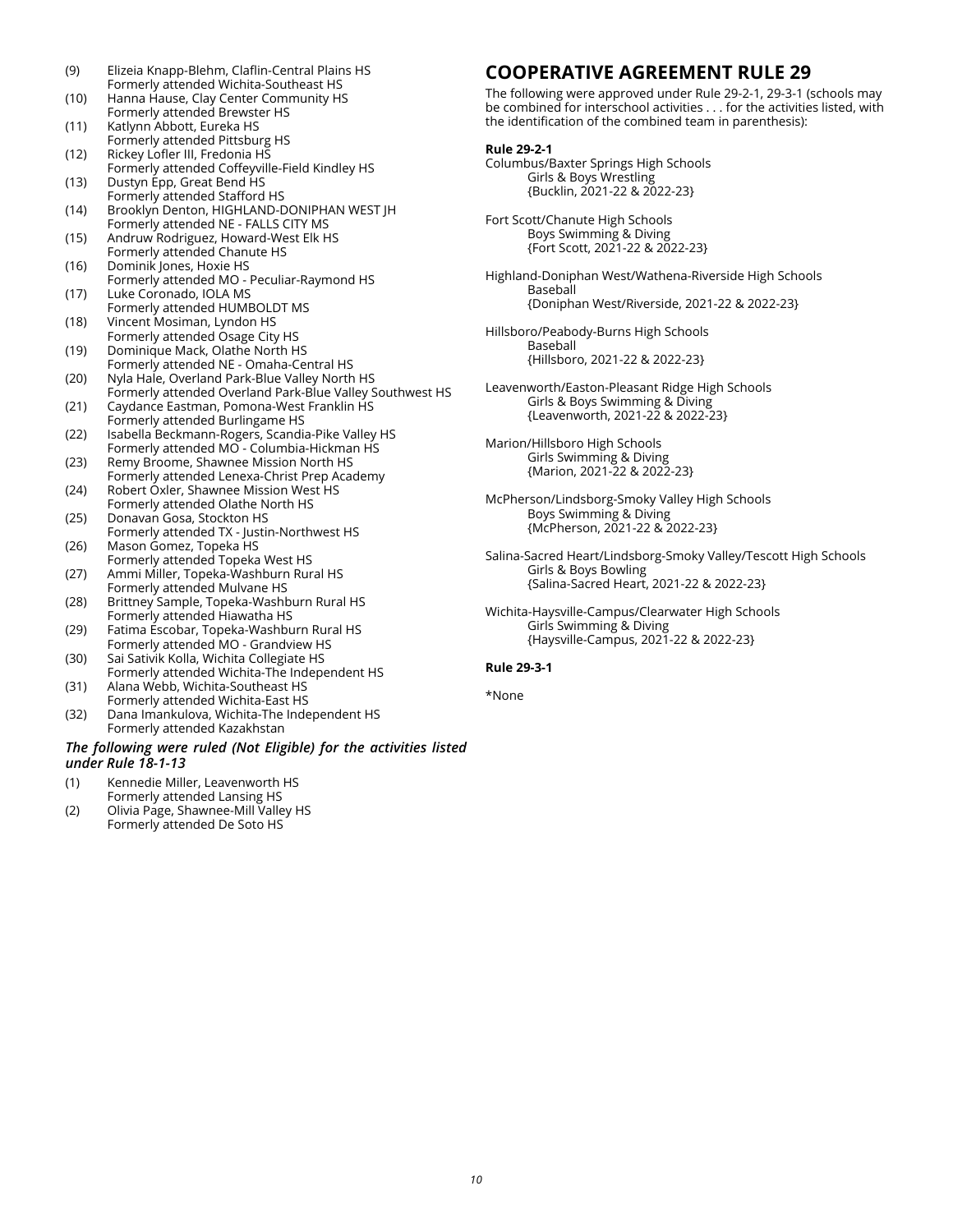# **APPROVED EVENTS AND ACTIVITIES**

# **ATHLETIC**

| <b>Date</b>  | Event                                                                                         | <b>Sponsor</b>                            | <b>Sport</b> |
|--------------|-----------------------------------------------------------------------------------------------|-------------------------------------------|--------------|
| 1/7/22       | <b>Butler Girls Wrestling Tournament</b>                                                      | Butler HS, MO                             | <b>WR</b>    |
| 1/7-1/8/22   | Larry Wilkey Invitational Wrestling Tournament                                                | Jenks HS, OK                              | <b>WR</b>    |
| 1/7-1/8/22   | Geary Invitational Wrestling Tournament                                                       | Geary HS, OK                              | <b>WR</b>    |
| 1/8/22       | <b>Burns Wrestling Classic</b>                                                                | Bonner Springs HS, KS                     | <b>WR</b>    |
| 1/8/22       | Goodland JH Girls Basketball                                                                  | Goodland JH, KS                           | <b>BB</b>    |
| 1/8/22       | J.R. Durham Wrestling Tournament                                                              | Norton Community HS, KS                   | <b>WR</b>    |
| 1/13/22      | Newton Girls Wrestling TOC                                                                    | Newton HS, KS                             | WR.          |
| 1/14-1/15/22 | Port City Wrestling Classic                                                                   | Catoosa HS, OK                            | <b>WR</b>    |
| 1/14-1/15/22 | Newton Boys Wrestling TOC                                                                     | Newton HS, KS                             | <b>WR</b>    |
| 1/18-1/21/22 | Viking Invitational Basketball Tournament                                                     | Shawnee Mission West HS, Overland Park KS | <b>BB</b>    |
| 1/18-1/22/22 | <b>Bobcat Basketball Invitational</b>                                                         | Basehor-Linwood HS, Basehor KS            | <b>BB</b>    |
| 1/20-1/22/22 | Caney Valley Basketball Tournament                                                            | Caney Valley HS, Ramona OK                | <b>BB</b>    |
| 1/20-1/22/22 | Wintz & Bowen Orange and Black Classic                                                        | Colby HS, KS                              | <b>BB</b>    |
| 1/20-1/22/22 | John Nobles Basketball Tournament                                                             | Moore HS, OK                              | <b>BB</b>    |
| 1/20-1/22/22 | Ralph Miller Basketball Tournament                                                            | Chanute HS, KS                            | <b>BB</b>    |
| 1/21/22      | Midwest Duals                                                                                 | Kearney HS, NE                            | <b>WR</b>    |
| 1/21-1/22/22 | Herb Irgens Wrestling Invitational                                                            | OABCIG HS, Ida Grove IA                   | WR.          |
| 1/22/22      | Gerald Sadowski Wrestling Tournament                                                          | Holton HS, KS                             | <b>WR</b>    |
| 1/28/22      | <b>Grandview Wrestling Tournament</b>                                                         | Grandview HS, MO                          | <b>WR</b>    |
| 2/5/22       | 810 Varsity Showcase 27                                                                       | Lee's Summit West HS, MO                  | <b>BB</b>    |
| 1/31-2/3/22  | Goodland JV Basketball Tournament                                                             | Goodland HS, KS                           | <b>BB</b>    |
| 3/28-4/1/22  | Lady Golden Bears Soccer Classic                                                              | Turner HS, Kansas City KS                 | <b>GSCR</b>  |
| 4/5/22       | Goodland JH Track Invitational                                                                | Goodland JH, KS                           | <b>TR</b>    |
| 4/7-4/9/22   | Berkley Walline Memorial Baseball Tournament Kansas City Christian School, Prairie Village KS |                                           | <b>BSB</b>   |
| 4/19/22      | Goodland JV Golf Tournament                                                                   | Goodland HS, KS                           | GLF          |
| 4/21-4/23/22 | De Soto Spring Baseball Classic                                                               | De Soto HS, KS                            | <b>BSB</b>   |
| 5/2/22       | Goodland JV Track Invitational                                                                | Goodland HS, KS                           | T&F          |
| 5/6-5/7/22   | Howard Wood Dakota Relays                                                                     | Sioux Falls HS, SD                        | T&F          |